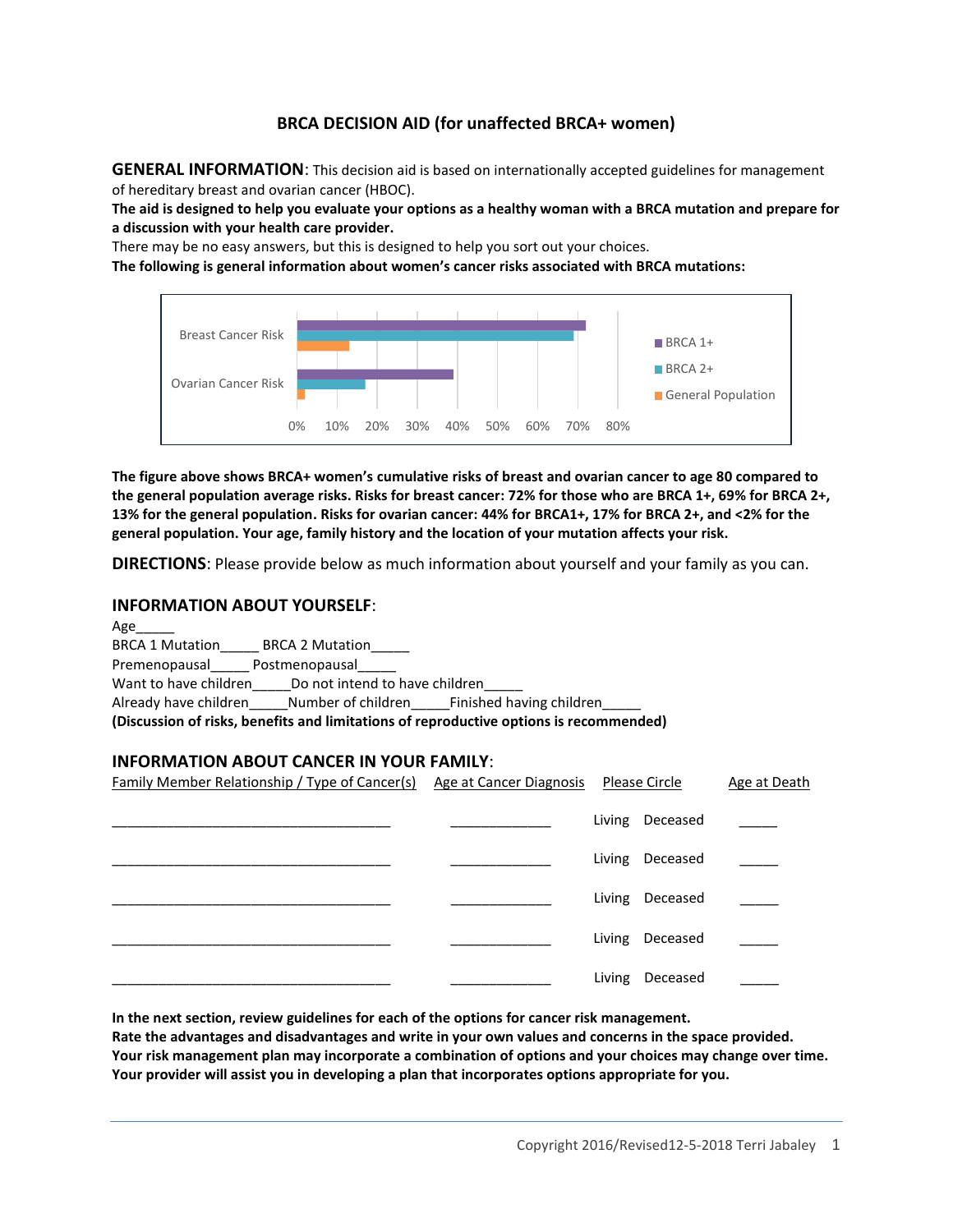# **1 st OPTION: Intensive Surveillance (Screening for Cancer)**

Breast cancer screening recommendations:

\*Monthly breast awareness / self-exam (done at the end of your period if premenopausal) starting at age 18 with report of changes in your breasts to your provider.

\*Clinical breast exam by a health care provider every 6-12 months starting at age 25.

\*Age 25-29, Annual breast magnetic resonance imaging (MRI) with contrast (preferred) or mammogram (with tomosynthesis [digital, 3-dimesional]). (Screening may begin earlier if there is a breast cancer diagnosis  $\leq$  age 30 in the family).

\*Age 30-75, Annual mammogram (with tomosynthesis) **and** breast MRI with contrast.

\*Age > 75, Breast screening should be considered on an individual basis.

Ovarian cancer screening recommendations:

\* Recommend Salpingo-oophorectomy (removal of ovaries and fallopian tubes) when childbearing is complete, between ages 35-40 (for BRCA1) and by age 40-45 (for BRCA2). Transvaginal Ultrasound and CA-125 antigen blood tests may be considered starting at age 30-35.

| Rate each Advantage or Disadvantage listed below with a number 1-3 with |                                                     |  |  |  |
|-------------------------------------------------------------------------|-----------------------------------------------------|--|--|--|
| 1-not important, 2-important, 3-very important                          |                                                     |  |  |  |
| Advantages                                                              | Disadvantages                                       |  |  |  |
| If breast cancer is detected, survival is 93% or                        | Risk for getting cancer is not reduced.             |  |  |  |
| higher.                                                                 | Possible cancer worry.                              |  |  |  |
| Keep breasts and ovaries.                                               | Does not improve ovarian cancer survival.           |  |  |  |
| Remain fertile (premenopausal women).                                   | Possible false negative/positive screening          |  |  |  |
|                                                                         | results.                                            |  |  |  |
|                                                                         | MRI may not be tolerated in those with              |  |  |  |
|                                                                         | claustrophobia, metal implants, or kidney problems. |  |  |  |
| Personal Values and Other Concerns I Have:                              |                                                     |  |  |  |
|                                                                         |                                                     |  |  |  |
|                                                                         |                                                     |  |  |  |
|                                                                         |                                                     |  |  |  |

# **2 nd OPTION: Prophylactic Mastectomy (Removal of Breasts)**

\*Recommend discussion of risk reducing mastectomy with your provider, including reconstruction options.

| Rate each Advantage or Disadvantage with a number 1-3 with |                                                      |  |  |  |
|------------------------------------------------------------|------------------------------------------------------|--|--|--|
| 1-not important, 2-important, 3-very important             |                                                      |  |  |  |
| Advantages                                                 | <b>Disadvantages</b>                                 |  |  |  |
| Risk for breast cancer decreases by at least 90%.          | Change in body image (how you feel about your        |  |  |  |
| May lessen anxiety related to breast cancer risk.          | body) and sexuality.                                 |  |  |  |
| May have breast reconstruction (immediately or             | Unable to breast feed.                               |  |  |  |
| delayed).                                                  | May have surgical complications: bleeding,           |  |  |  |
|                                                            | infection, collection of fluid under the wound after |  |  |  |
|                                                            | surgery, or problems related to anesthesia.          |  |  |  |
|                                                            | Up to 6 weeks recovery time after surgery.           |  |  |  |
|                                                            | May have surgical complications related to breast    |  |  |  |
|                                                            | reconstruction.                                      |  |  |  |
| Personal Values and Other Concerns I Have:                 |                                                      |  |  |  |
|                                                            |                                                      |  |  |  |
|                                                            |                                                      |  |  |  |
|                                                            |                                                      |  |  |  |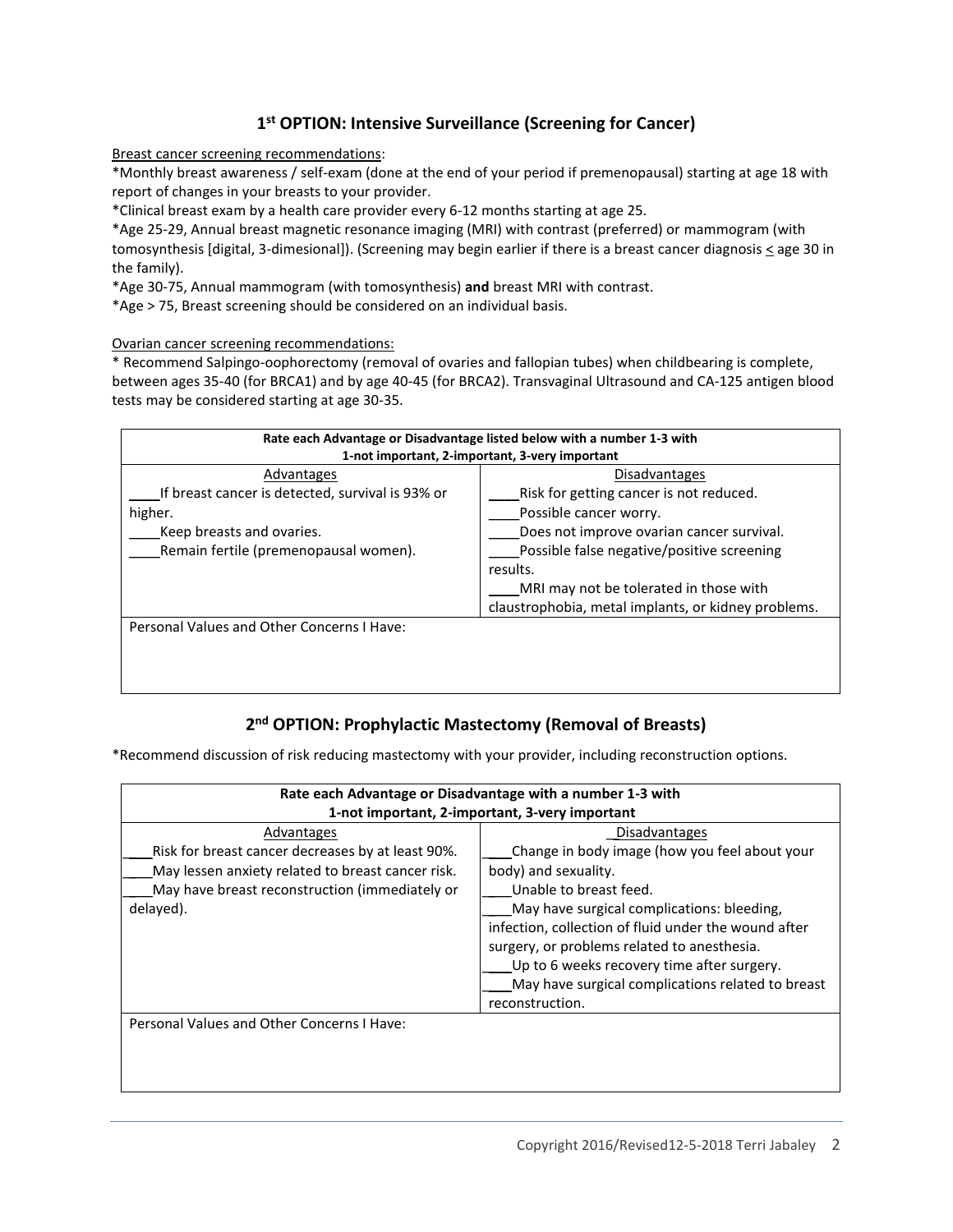# **3rd OPTION: Prophylactic Oophorectomy (Removal of Ovaries and Fallopian Tubes)**

\*Recommend risk reducing bilateral salpingo-oophorectomy (removal of both ovaries and fallopian tubes) when childbearing is complete: between the ages of 35-40 for women with BRCA 1 mutations; and between the ages of 40-45 for women with BRCA 2 mutations; consider age of diagnosis in family members.

| Rate each Advantage or Disadvantage with a number 1-3 with |                                                     |  |  |  |
|------------------------------------------------------------|-----------------------------------------------------|--|--|--|
| 1-not important, 2-important, 3-very important             |                                                     |  |  |  |
| Advantages                                                 | <b>Disadvantages</b>                                |  |  |  |
| Risk for ovarian cancer decreases by at least 80%.         | Unable to become pregnant.                          |  |  |  |
| Less anxiety related to ovarian cancer risk.               | Results in early menopause (natural menopause       |  |  |  |
| For premenopausal women, risk for breast cancer            | occurs at about age 50).                            |  |  |  |
| decreases by 50% and anxiety related to breast             | Long term risks of early menopause are cardio-      |  |  |  |
| cancer risk may lessen.                                    | vascular disease and osteoporosis.                  |  |  |  |
| For premenopausal women, menopausal                        | Menopausal symptoms may include night sweats,       |  |  |  |
| symptoms and risk for osteoporosis may be lessened         | hot flashes, sexual discomfort, and a decline in    |  |  |  |
| with short term hormonal replacement therapy until         | sexual activity, desire and pleasure.               |  |  |  |
| the natural age of menopause.                              | May have surgical complications: bleeding,          |  |  |  |
|                                                            | infection, pain, or problems related to anesthesia. |  |  |  |
|                                                            | Up to 2 weeks recovery time.                        |  |  |  |
| Personal Values and Other Concerns I Have:                 |                                                     |  |  |  |
|                                                            |                                                     |  |  |  |
|                                                            |                                                     |  |  |  |
|                                                            |                                                     |  |  |  |
|                                                            |                                                     |  |  |  |
|                                                            |                                                     |  |  |  |

# **4th OPTION: Chemoprevention (Use of Medication to Reduce the Risk for Developing Cancer)**

\*Consider risk reduction agents as options for breast and ovarian cancer;

| Rate each Advantage or Disadvantage with a number 1-3 with |                                                      |  |  |  |
|------------------------------------------------------------|------------------------------------------------------|--|--|--|
| 1-not important, 2-important, 3-very important             |                                                      |  |  |  |
| Advantages                                                 | <b>Disadvantages</b>                                 |  |  |  |
| Tamoxifen or Raloxifene:                                   | These drugs have not been fully evaluated in         |  |  |  |
| Reduce risk for invasive breast cancer in high risk        | BRCA+ women.                                         |  |  |  |
| women with unknown BRCA mutation status by about           | Cannot be taken while pregnant.                      |  |  |  |
| 50%.                                                       | Serious side effects may include blood clots,        |  |  |  |
|                                                            | strokes, uterine cancer, and cataracts.              |  |  |  |
|                                                            | Other side effects may include hot flashes, vaginal  |  |  |  |
|                                                            | dryness, joint pain and leg cramps.                  |  |  |  |
| Oral Contraceptives:                                       | If trying to get pregnant, will prevent pregnancy.   |  |  |  |
| Reduce ovarian cancer risk by 33-80% when taken            | Side effects may include blood clots, heart          |  |  |  |
| for more than 1year.                                       | attack and stroke (these risks increase in smokers). |  |  |  |
| Personal Values and Other Concerns I Have:                 |                                                      |  |  |  |
|                                                            |                                                      |  |  |  |
|                                                            |                                                      |  |  |  |
|                                                            |                                                      |  |  |  |
|                                                            |                                                      |  |  |  |